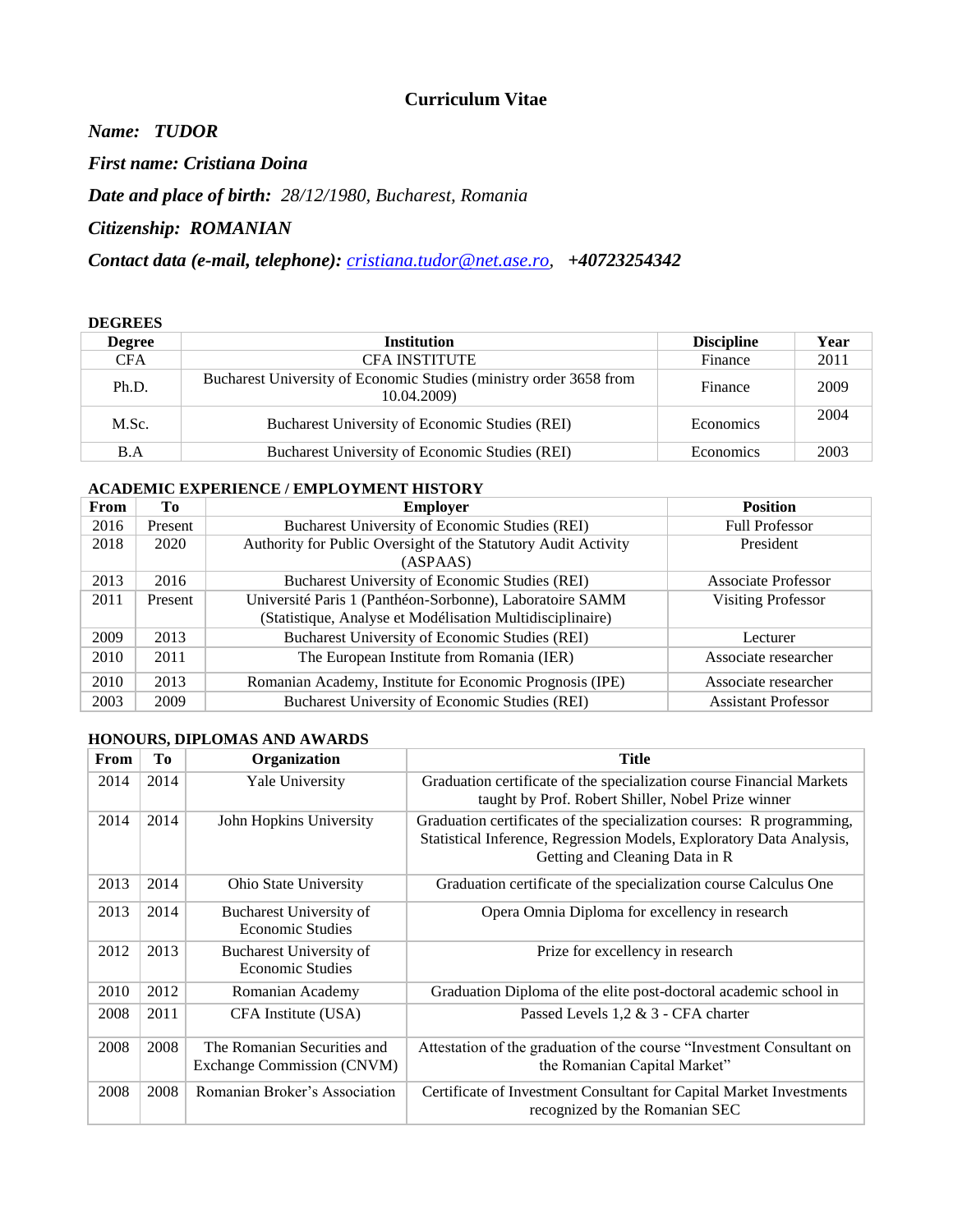| 2003 | 2007 | Bucharest University of<br><b>Economic Studies</b> | Honor Diploma for the research activity                                              |
|------|------|----------------------------------------------------|--------------------------------------------------------------------------------------|
| 2002 | 2003 | ABN AMRO Romania Bank                              | Certificate of graduation for the course "Banking culture and ethics in<br>business" |
| 2002 | 2002 | <b>British Council</b>                             | Cambridge Certificate in Advanced English – CAE                                      |
| 2002 | 2002 | The French Institute from<br><b>Bucharest</b>      | Diplome Approfondie de Langue Francaise – DALF                                       |

#### **SCHOLARLY AND PROFESSIONAL ACADEMIC ACTIVITIES**

| From | T <sub>0</sub> | <b>Activity</b>                                                                                                              |  |
|------|----------------|------------------------------------------------------------------------------------------------------------------------------|--|
| 2016 | Present        | Member of the CFA Institute Education Advisory Board Working Body                                                            |  |
| 2016 | Present        | Grader for the 2016/2017 CFA Institute Research Challenge; Industry mentor for the 2017/2018 and                             |  |
|      |                | 2018/2019 CFA Institute Research Challenge                                                                                   |  |
| 2014 | Present        | Member of the Computational and Financial Econometrics (CFEnetwork) and of the specialized teams                             |  |
|      |                | Applied Econometrics, Financial Econometrics and Time Series Econometrics within CFE                                         |  |
| 2012 | 2016           | Member of the Senate of the Bucharest University of Economics                                                                |  |
| 2015 | 2016           | Visiting Professor, Copenhagen University, Stevens Institute of Technology (US), American College of<br>Thessaloniki, Greece |  |
| 2014 | 2016           | Visiting Professor, Tinbergen Institute, Amsterdam                                                                           |  |
| 2010 | Present        | Visiting Professor, Université Paris 1 (Panthéon-Sorbonne), Laboratoire SAMM (Statistique, Analyse et                        |  |
|      |                | Modélisation Multidisciplinaire)                                                                                             |  |
| 2011 | 2011           | Visiting Professor, Anderson School of Management, UCLA, USA                                                                 |  |
| 2011 | 2012           | Visiting professor, Institut d'Administration des Entreprises de Lille - IAE de Lille, Ecole Universitaire de                |  |
|      |                | Management de Lille, Université de Lille 1, France                                                                           |  |
| 2011 | Present        | Co-Founder and Member of the Director Counsel of QUANTFIN (Quantitative Finance) Association                                 |  |
| 2010 | Present        | Member of professional associations: CFA Society of Romania (from 2016), CFA Society of Los Angeles                          |  |
|      |                | (USA) (2011-2016), CFA Institute (USA), Computational and Financial Econometrics Network,                                    |  |
|      |                | Advisory Board Member of the Asian Economic and Social Society, Society for the Study of the                                 |  |
|      |                | Emerging Markets (USA), Global Development Network (GDN), Communications Institute of Greece,                                |  |
|      |                | <b>EBES</b>                                                                                                                  |  |
| 2012 | Present        | Co-founder and member of the Council of the Research Centre in Applied Mathematics, Bucharest                                |  |
|      |                | University of Economics                                                                                                      |  |
| 2012 | Present        | Editorial Board Member for Romanian Economic Journal, Associate Editor (since 2015) for Romanian                             |  |
|      |                | Economic Journal                                                                                                             |  |
| 2009 | Present        | Referee for ISI journals and publishing houses: Quantitative Finance, Economic Change and                                    |  |
|      |                | Restructuring, Panoeconomicus, Elsevier Insights, etc.                                                                       |  |

# **TEACHING: Graduate courses taught**

Portfolio Management, Quantitative Methods in Finance, International Financial Management

## **Undergraduate courses taught**

International Financial Markets, Intro to Finance

## **Foreign Languages**

English – Proficient (Cambridge CAE), French – Proficient (DALF), Spanish – Intermediate, Italian –

Intermediate, German – Beginner, Greek- Beginner